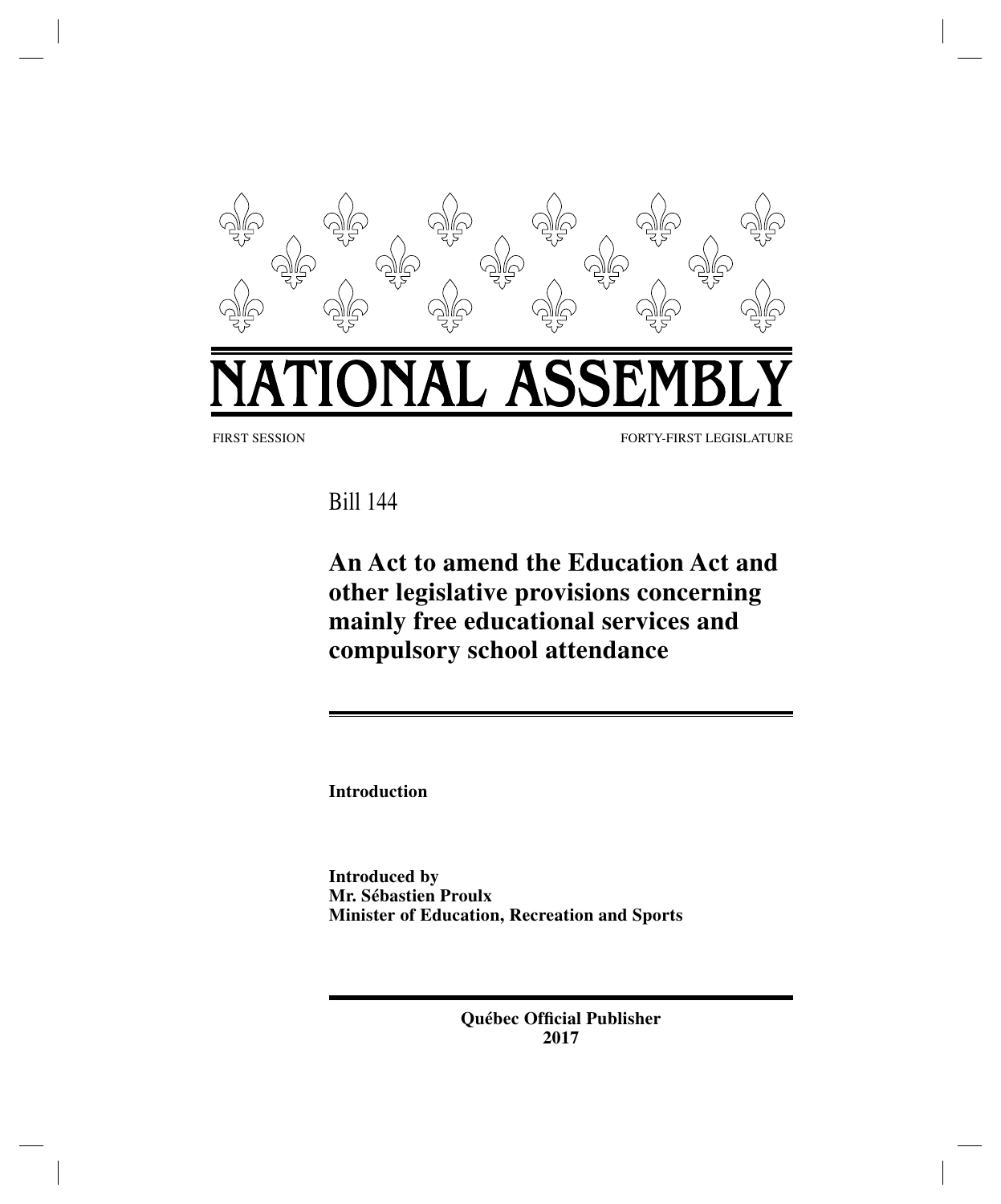#### **EXPLANATORY NOTES**

*The main purpose of this bill is to extend the scope of the right to free educational services and strengthen measures to ensure compliance with compulsory school attendance.*

*To that end, various amendments are made to the Education Act. More particularly, preschool education services and elementary and secondary school instructional services are to be provided free to every person not resident in Québec within the meaning of that Act on the condition that the person having parental authority over that person ordinarily resides in Québec. In addition, educational services in vocational training and learning services in general adult education are to be provided free to certain persons not of full age who are not resident in Québec.*

*Certain provisions are clarified with regard to the situation of a child exempted from compulsory school attendance because the child receives appropriate homeschooling. The conditions on which such an exemption is granted are set out as is the Government's duty to determine regulatory standards for homeschooling.*

*Moreover, certain obligations are imposed on school boards and parents in order to ascertain and, if applicable, regularize a child's situation with respect to compulsory school attendance. A general prohibition against acting in any manner that compromises a child's attending school as required is introduced. In addition, persons designated by the Minister are given powers to ascertain more particularly whether the provisions on compulsory school attendance are being complied with.*

*The Act respecting private education is also amended to include provisions under which the existence of a judicial record may lead to a refusal to issue, or a revocation of, the permit required to operate a private educational institution. In addition, the powers conferred on the persons designated by the Minister to ascertain compliance with that Act are clarified.*

*Provisions are included to allow the communication of personal information needed for the purpose of applying the provisions related to a child's compulsory school attendance.*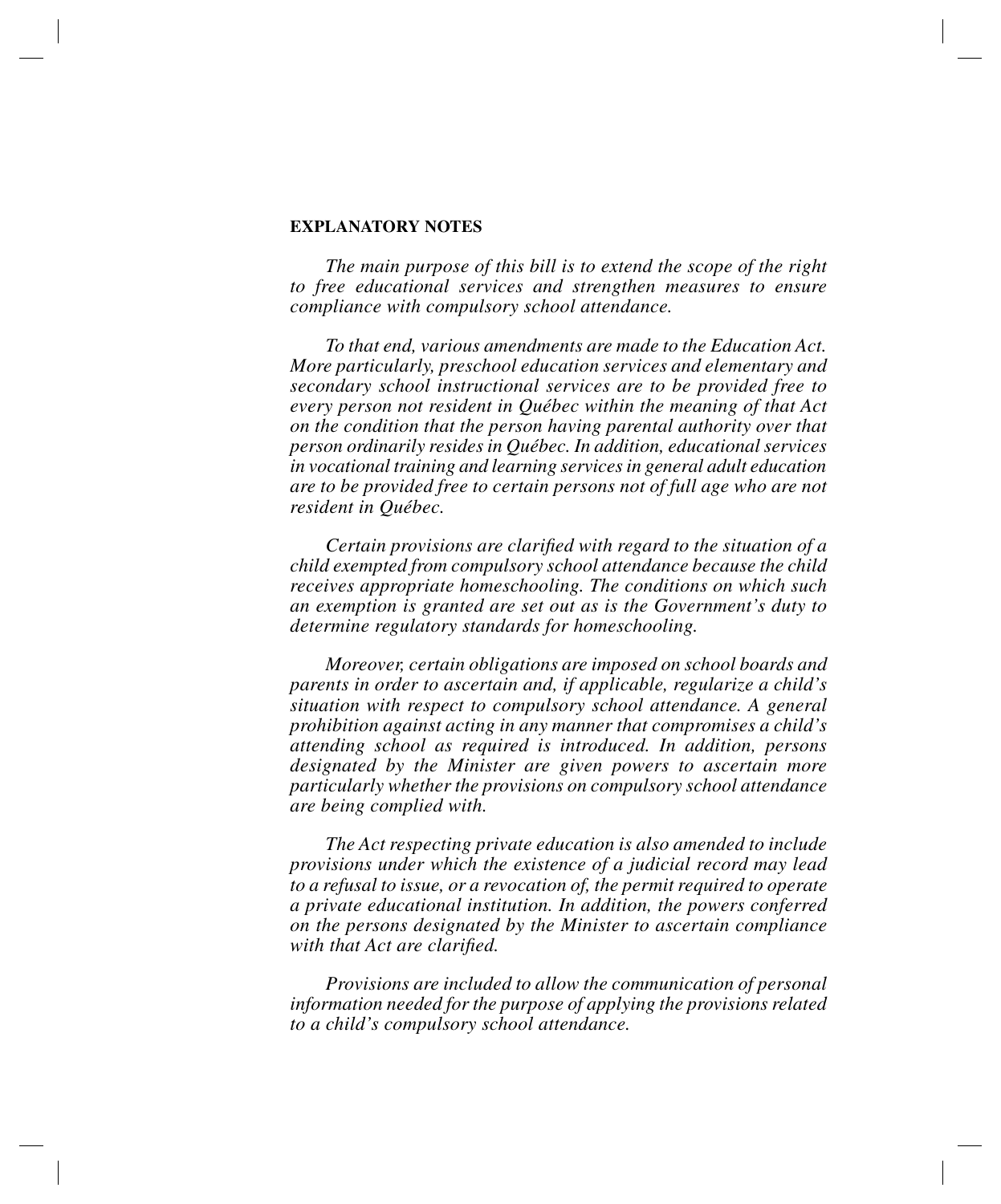*Lastly, consequential amendments and transitional measures are set out.*

# **LEGISLATION AMENDED BY THIS BILL:**

- Health Insurance Act (chapter A-29);
- Act respecting private education (chapter E-9.1);
- Education Act (chapter I-13.3);
- Act respecting administrative justice (chapter J-3).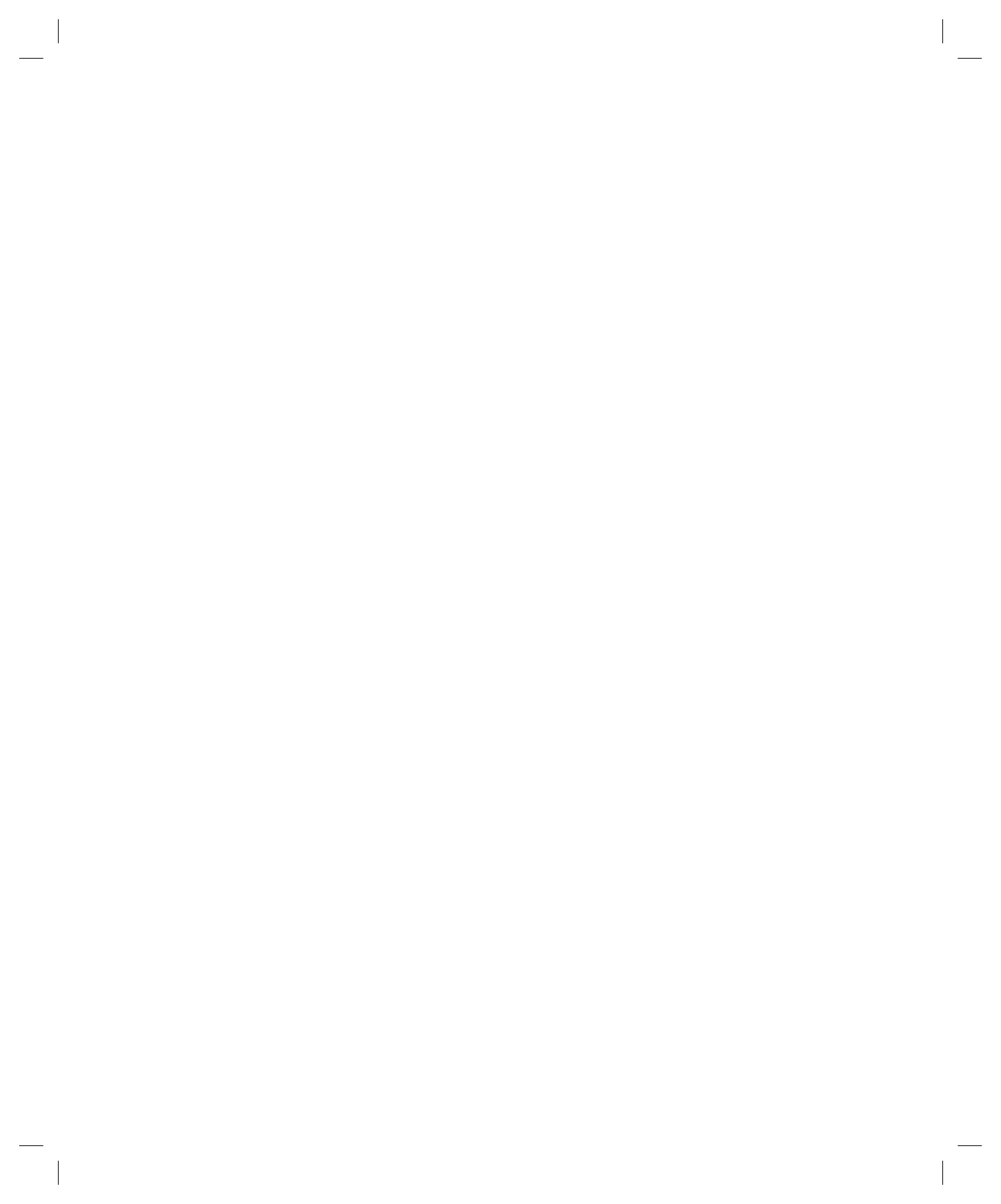# **Bill 144**

## **AN ACT TO AMEND THE EDUCATION ACT AND OTHER LEGISLATIVE PROVISIONS CONCERNING MAINLY FREE EDUCATIONAL SERVICES AND COMPULSORY SCHOOL ATTENDANCE**

#### THE PARLIAMENT OF QUÉBEC ENACTS AS FOLLOWS:

## EDUCATION ACT

**1.** The Education Act (chapter I-13.3) is amended by inserting the following section after section 3:

**3.1.** The services referred to in section 3 shall be provided free to every person who is not resident in Québec if

(1) the person having parental authority over that person ordinarily resides in Québec;

(2) in the case of a student of full age, that person ordinarily resides in Québec; or

(3) that person is in any other situation covered by government regulation.

The services referred to in the first paragraph of section 3 shall be provided free until the last day of the school calendar of the school year in which the person who is not resident in Québec reaches 18 years of age, or 21 years of age in the case of a handicapped person within the meaning of the Act to secure handicapped persons in the exercise of their rights with a view to achieving social, school and workplace integration (chapter E-20.1). The services referred to in the second and third paragraphs of that section shall be provided free until the day that person reaches the age mentioned above that is applicable to him."

**2.** Section 15 of the Act is amended by replacing subparagraph 4 of the first paragraph by the following subparagraph:

"(4) a student who receives appropriate homeschooling, provided

(*a*) a written notice to that effect is sent to the competent school board by his parents;

(*b*) a learning project is submitted to the competent school board and implemented by his parents; and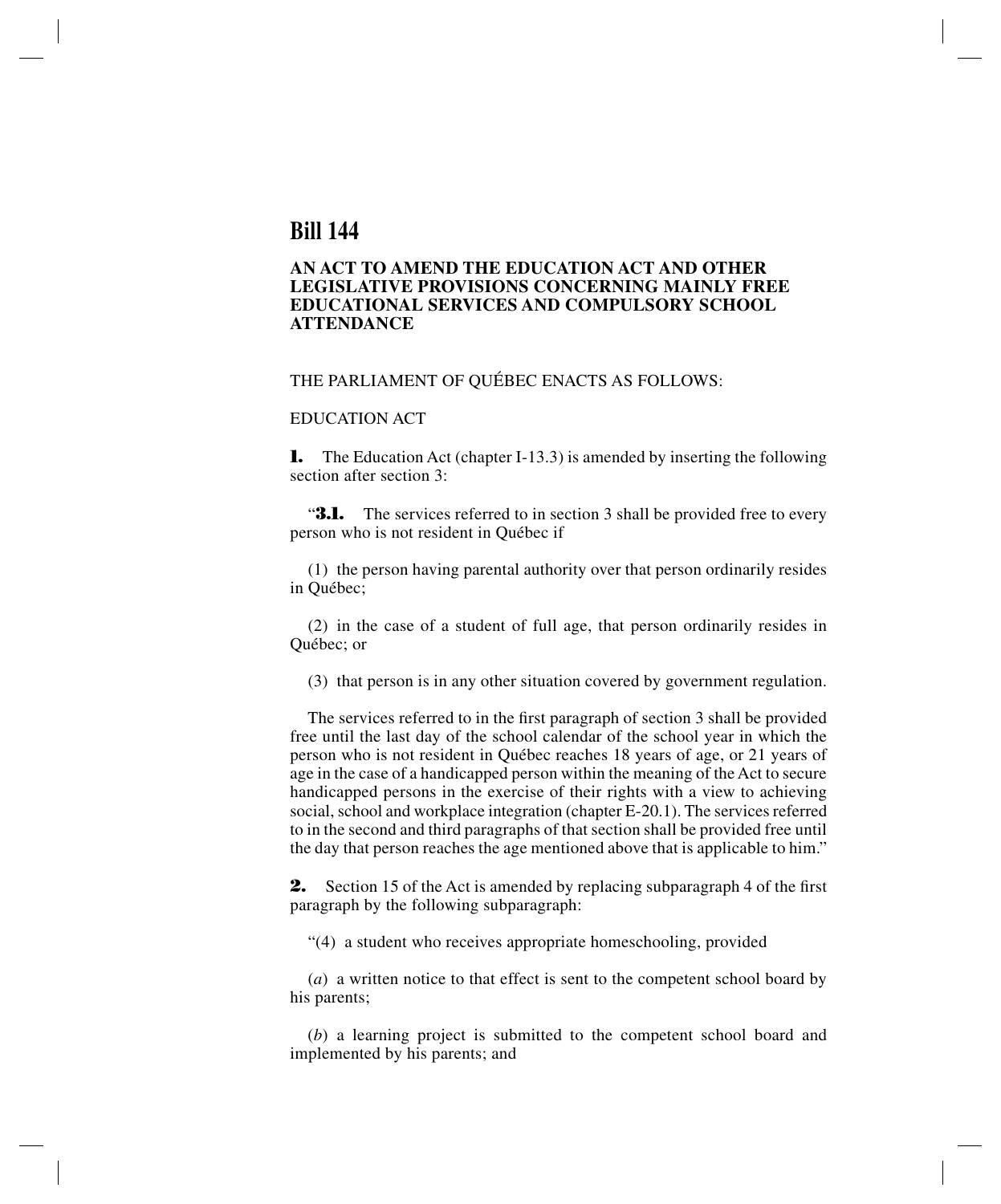(*c*) any other condition or procedure determined by government regulation is complied with, including conditions or procedures relating to the guiding principles of that type of instruction, the characteristics of the learning project, the evaluation of the child's progress, and the process applicable in cases of difficulties related to the learning project or its implementation."

**3.** The Act is amended by inserting the following section after section 17:

"**17.1.** The school board must, at the Minister's request and using the information the Minister provides concerning a child who may not be attending school as required or concerning his parents, take any action with the child and his parents that is specified by the Minister to ascertain and, if applicable, regularize the child's situation.

On that occasion, the school board must also inform the parents of the obligations arising from sections 14 to 17 and of the educational services the child is entitled to under this Act. The parents must provide the school board with any information it requires on their child's situation within a reasonable time.

If the action taken does not allow the child's situation to be ascertained or regularized, the school board, after notifying the student's parents in writing, shall report this to the director of youth protection."

**4.** The Act is amended by inserting the following section after section 18:

"**18.0.1.** No one may act in any manner that compromises a child's attending school as required.

Any person who receives a child in a place where the child receives training or instruction not governed by this Act or the Act respecting private education (chapter E-9.1) is presumed to contravene the prohibition under the first paragraph on being notified by the Minister that the child is failing to attend school as required.

Such a presumption may be rebutted, in particular by proof that the child is or was received fewer than 20 hours per week or only during the month of July or August."

**5.** The Act is amended by inserting the following section after section 207.1:

**207.2.** A school board shall contribute to children's attending school as required by monitoring homeschooled children and carrying out all other responsibilities entrusted to it under this Act."

**6.** Section 216 of the Act is amended

(1) by replacing "within the meaning of the regulation of the Government" in the first paragraph by "for services that are not free services under section 3.1";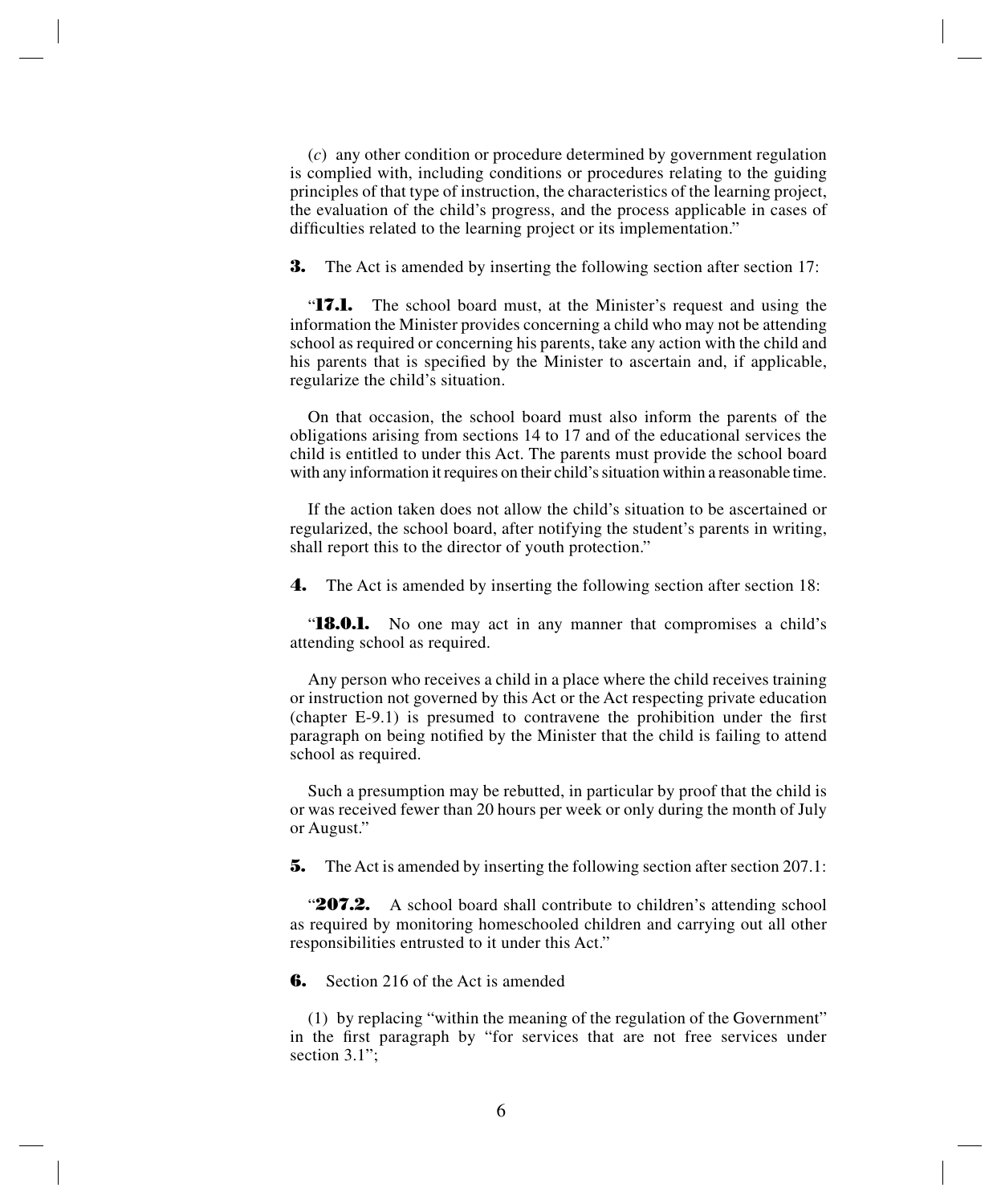(2) by adding the following paragraph at the end:

"Despite the first paragraph, the school board may, following a request made by a student or his parents, exempt the student from payment of the required financial contribution for humanitarian reasons or to avoid serious prejudice to him, particularly if the school board considers there is a risk he will not attend any school, in Québec or elsewhere, if the contribution is required. In the event of refusal by the school board, the Minister may, at the request of the same, order the school board to exempt the student from payment of the required financial contribution."

**7.** Section 220.2 of the Act, amended by section 41 of chapter 26 of the statutes of 2016, is again amended by replacing "scolarisé à la maison" in the second paragraph in the French text by "qui reçoit un enseignement à la maison".

**8.** Section 448 of the Act is amended

(1) by replacing "governing" in the second paragraph by "that a person resident in Québec must meet to qualify for";

(2) by inserting "resident in Québec" after "person" in subparagraph 6 of the third paragraph.

**9.** The Act is amended by inserting the following section after section 448:

"**448.1.** The Government shall, by regulation, determine standards for homeschooling, which may, among other things, specify how the school board is to monitor homeschooled children."

**10.** The Act is amended by inserting the following section after section 455:

**455.0.1.** The Government may, by regulation, determine the situations in which, for the purposes of subparagraph 3 of the first paragraph of section 3.1, a person who is not resident in Québec may avail himself of the right of free access to services in accordance with that section."

**11.** The Act is amended by inserting the following section after section 459:

"**459.0.1.** The Minister may enter into an agreement with a minister or a public body to collect from or communicate to the minister or body any information needed for the purpose of applying the provisions of this Act that relate to a child's compulsory school attendance, in particular for the purpose of identifying, including by means of a comparison of files, the children who may not be attending school as required.

The Minister may also communicate to a school board personal information concerning any child who comes under its jurisdiction or concerning the child's parents that is needed for the purpose of applying the provisions referred to in the first paragraph."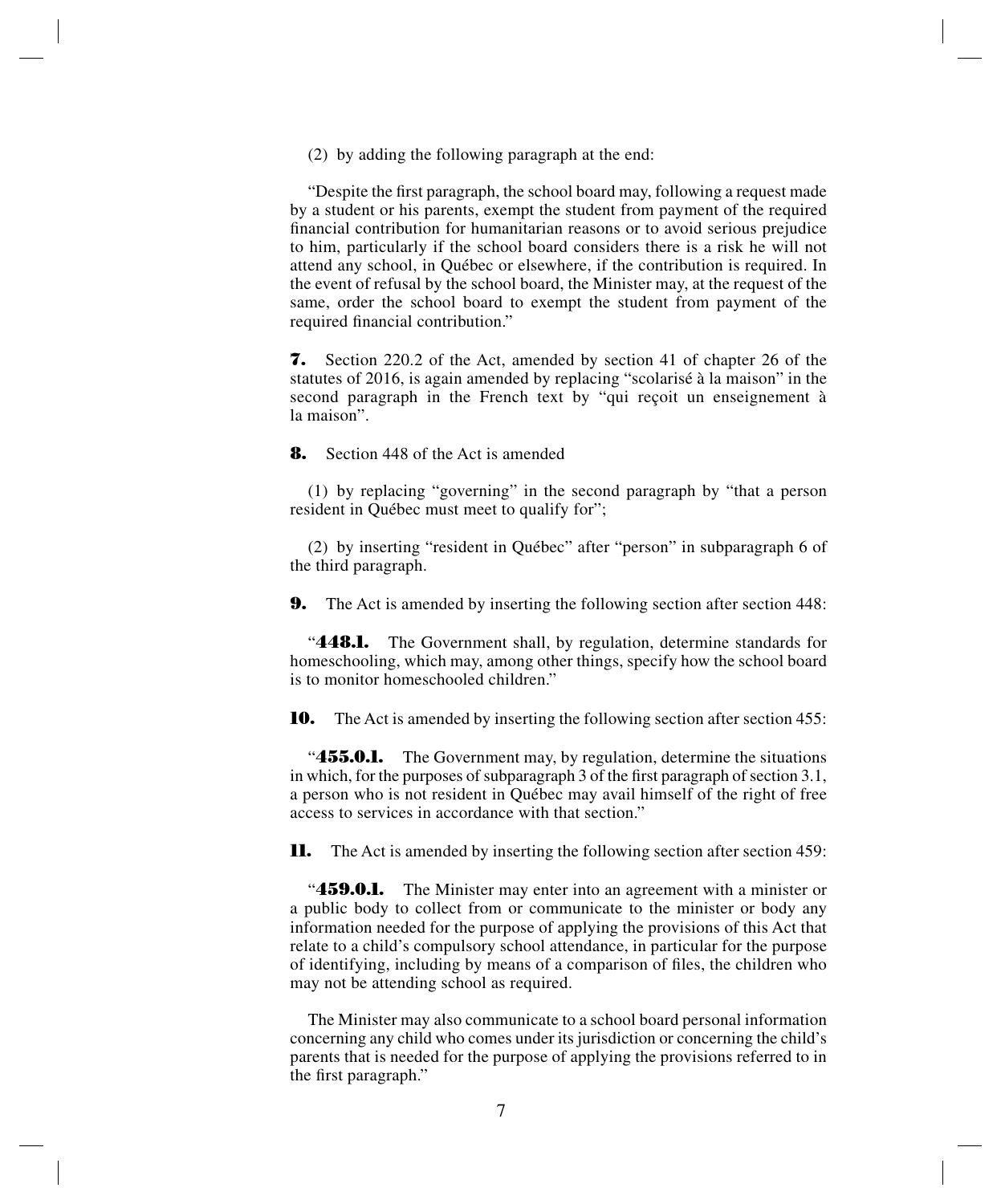**12.** The Act is amended by inserting the following sections after section 459.5:

"**459.5.1.** The Minister shall prepare a guide for school boards and parents on good homeschooling practices, and see that it is disseminated among school boards and parents.

"**459.5.2.** The Minister shall establish a Québec-wide advisory panel on homeschooling.

The panel shall advise the Minister on any matter he submits to it."

**13.** Section 473 of the Act is amended by replacing ", within the meaning of the regulation of the Government, subject to the power of the Minister to exempt certain persons or categories of persons therefrom" in paragraph 1 by "for services that are not free services under section 3.1, and the exceptions applicable to the collection of that contribution for certain categories of persons covered by that section".

**14.** Section 478 of the Act is amended

(1) by replacing "avoir accès" in subparagraph 1 of the second paragraph in the French text by "pénétrer";

(2) by inserting the following subparagraphs after subparagraph 2 of the second paragraph:

 $(2.1)$  enter, at any reasonable time, any place where the person has reason to believe children required to attend school are receiving training or instruction not governed by this Act or the Act respecting private education (chapter E-9.1) and require the persons present to provide their names and contact information and the names and contact information of the children and their parents;

"(2.2) take photographs or make recordings;";

(3) by adding the following paragraphs at the end:

"Despite subparagraph 2.1 of the second paragraph, to enter a dwelling house, a designated person must obtain the occupant's authorization or, failing that, a search warrant in accordance with the Code of Penal Procedure (chapter C-25.1).

The owner or person in charge of a place being inspected and any other person present is required to assist a designated person in the exercise of his functions."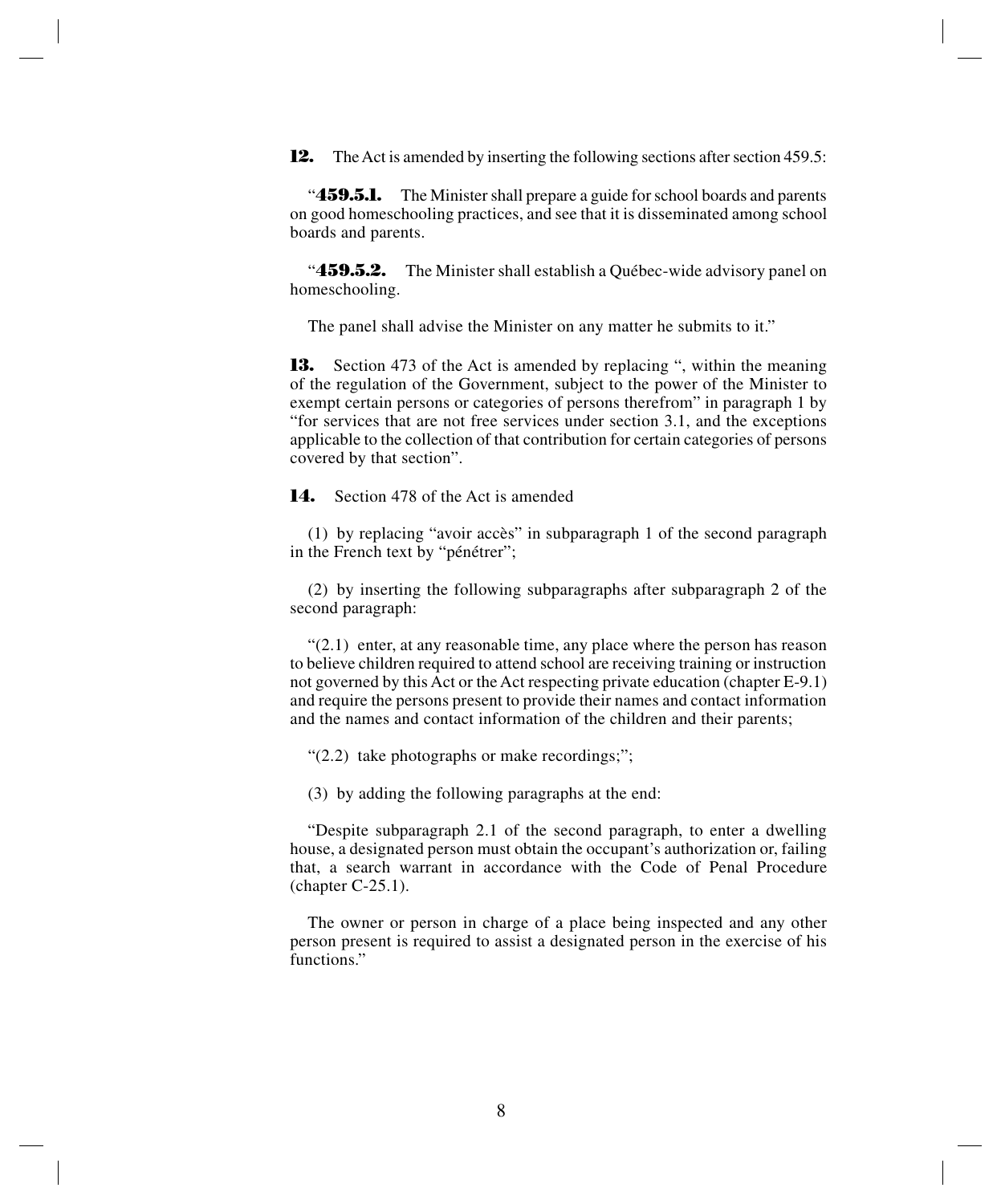**15.** The Act is amended by inserting the following sections after section 478:

**478.0.1.** A person designated under section 478 may, in a request sent by registered mail or by personal service, require any person to communicate any information or document relating to the application of this Act to the designated person, by registered mail or by personal service, within a specified reasonable time.

"**478.0.2.** The Minister may designate a person generally or specially to inquire into any matter relating to the application of this Act."

**16.** The Act is amended by inserting the following sections after section 488:

**488.1.** Every person who contravenes section 18.0.1 is guilty of an offence and is liable to a fine of not less than \$1,000 nor more than \$10,000 in the case of a natural person or, in the case of a legal person, to a fine of not less than \$3,000 nor more than \$30,000 and, for any subsequent conviction, to a fine of not less than \$2,000 nor more than \$20,000 in the case of a natural person or, in the case of a legal person, to a fine of not less than \$6,000 nor more than \$60,000.

**488.2.** Every person who hinders a person designated under section 478 or 478.0.2 in the exercise of his functions or misleads the designated person by misrepresentation is guilty of an offence and is liable to a fine of not less than \$500 nor more than \$5,000 in the case of a natural person or, in the case of a legal person, to a fine of not less than \$1,500 nor more than \$15,000 and, for any subsequent conviction, to a fine of not less than \$1,000 nor more than \$10,000 in the case of a natural person or, in the case of a legal person, to a fine of not less than \$3,000 nor more than \$30,000.

The same applies to every person who refuses to provide any information or document to a person designated under section 478 that he is authorized to require under this Act."

**17.** Section 491 of the Act is amended by replacing "under a provision of this chapter" by "under this chapter, except an offence under section 488.1 or 488.2".

#### HEALTH INSURANCE ACT

**18.** Section 67 of the Health Insurance Act (chapter A-29) is amended by inserting the following paragraph after the thirteenth paragraph:

"Nor does it prohibit the disclosure to the Minister of Education, Recreation and Sports of information needed for the purpose of applying the provisions of the Education Act (chapter I-13.3) that relate to a child's compulsory school attendance."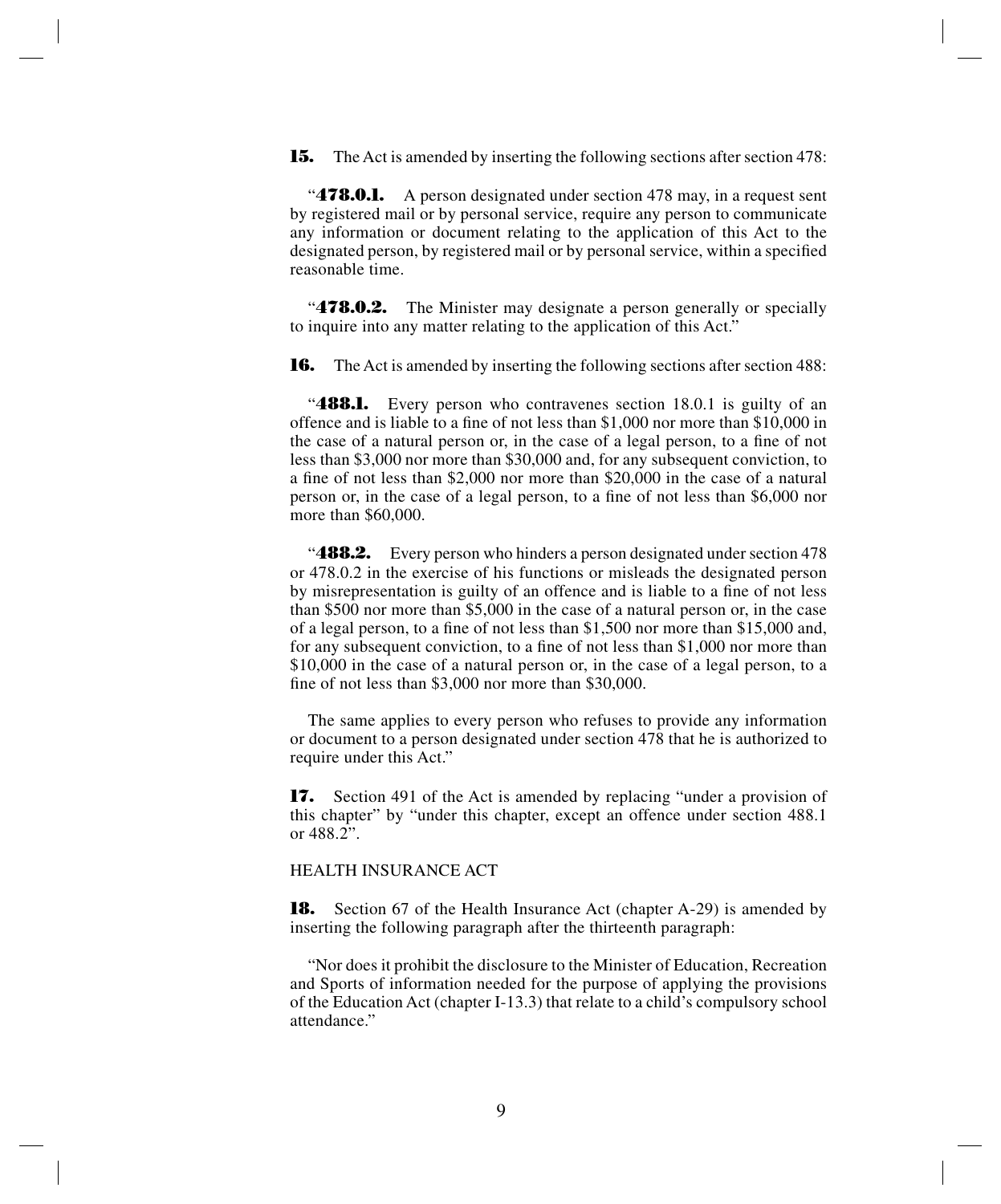#### ACT RESPECTING PRIVATE EDUCATION

**19.** Section 12 of the Act respecting private education (chapter E-9.1) is amended, in subparagraph 3 of the first paragraph,

(1) by replacing "présente loi," in the French text by "présente loi ou";

(2) by striking out ", or a criminal offence committed in relation to the operation of an educational institution".

**20.** The Act is amended by inserting the following sections after section 12:

"**12.1.** The Minister may refuse to issue a permit if the applicant, one of the applicant's directors or shareholders or an officer of the institution has a judicial record relevant to the abilities and conduct required to operate an educational institution.

The Minister may establish a committee of experts to advise the Minister on how to assess the relevance of a judicial record to the abilities and conduct required to operate an educational institution. The committee is made up of persons appointed by the Minister who have relevant interest, expertise or experience.

For the purposes of this section,

(1) "shareholder" means a natural person who, directly or indirectly, holds voting shares of a legal person not listed on a stock exchange; and

(2) "judicial record" means

(*a*) a conviction for a criminal or penal offence committed in Canada or elsewhere, unless a pardon has been obtained for that offence;

(*b*) a charge still pending for a criminal or penal offence committed in Canada or elsewhere; and

(*c*) a court order subsisting against a person in Canada or elsewhere.

"**12.2.** Police forces in Québec are required to communicate any information and documents required by regulation that are needed to verify the existence or absence of a judicial record referred to in section 12.1, 18.1 or 119.1."

**21.** The Act is amended by inserting the following sections after section 18:

"**18.1.** The Minister may refuse to renew a permit if the permit holder, one of the holder's directors or shareholders or an officer of the institution has a judicial record relevant to the abilities and conduct required to operate an educational institution.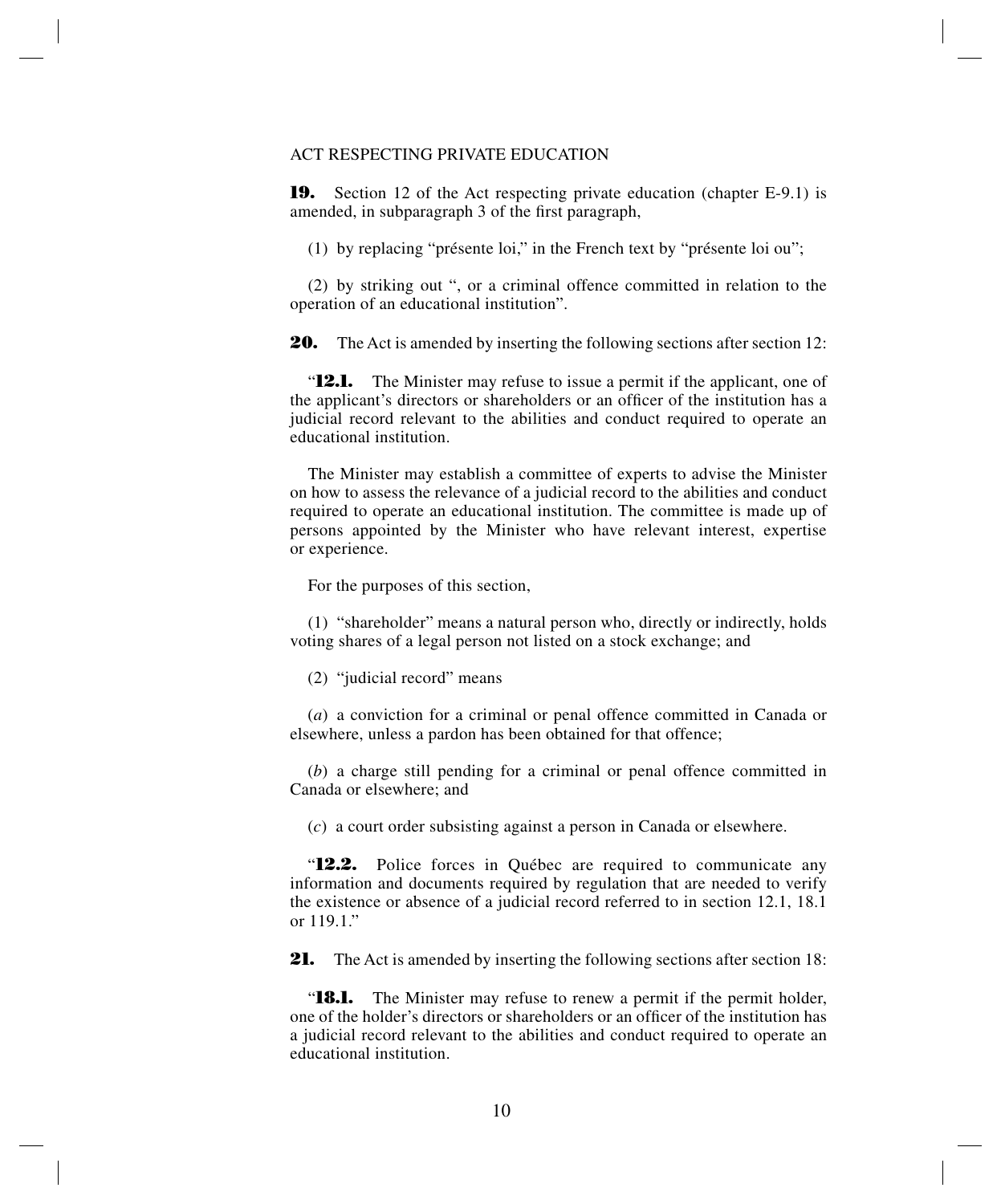The second and third paragraphs of section 12.1 apply to this section.

"**18.2.** The Minister may, instead of refusing to renew the permit of a holder for a reason mentioned in section 18.1, order the holder to apply the corrective measures he indicates within the time limit he fixes.

If the holder does not comply with the order, the Minister may refuse to renew his permit."

**22.** The Act is amended by inserting the following sections after section 22:

"**22.1.** The Minister must, before refusing to issue or renew a permit, notify the applicant or holder in writing as prescribed by section 5 of the Act respecting administrative justice (chapter J-3) and allow the applicant or holder at least 10 days to present observations.

The Minister must notify the decision in writing, with reasons, to the person to whom he refuses to issue a permit or whose permit he refuses to renew.

"22.2. The Minister's decision may, within 60 days of being notified, be contested before the Administrative Tribunal of Québec."

**23.** Section 111 of the Act is amended

(1) by inserting ", including those relating to the judicial record of the permit applicant or permit holder, the applicant's or holder's directors and shareholders and the officers of the institution" at the end of paragraph 2;

(2) by adding the following paragraphs at the end:

"(10) determine, among the information and documents provided by the permit holder, those that must be updated and how often they must be updated;

 $(11)$  determine the information and documents that the permit holder must provide when there is any change in the holder's directors or shareholders or the officers of the institution; and

"(12) determine the information and documents needed to verify the existence or absence of a judicial record that police forces are required to communicate to the Minister or to a permit applicant or permit holder."

**24.** Section 115 of the Act is amended

(1) by replacing paragraph 1 by the following paragraph:

"(1) enter, at any reasonable time, any place where the person has reason to believe educational services for which a permit is required under this Act are being dispensed and the facilities of any private educational institution;";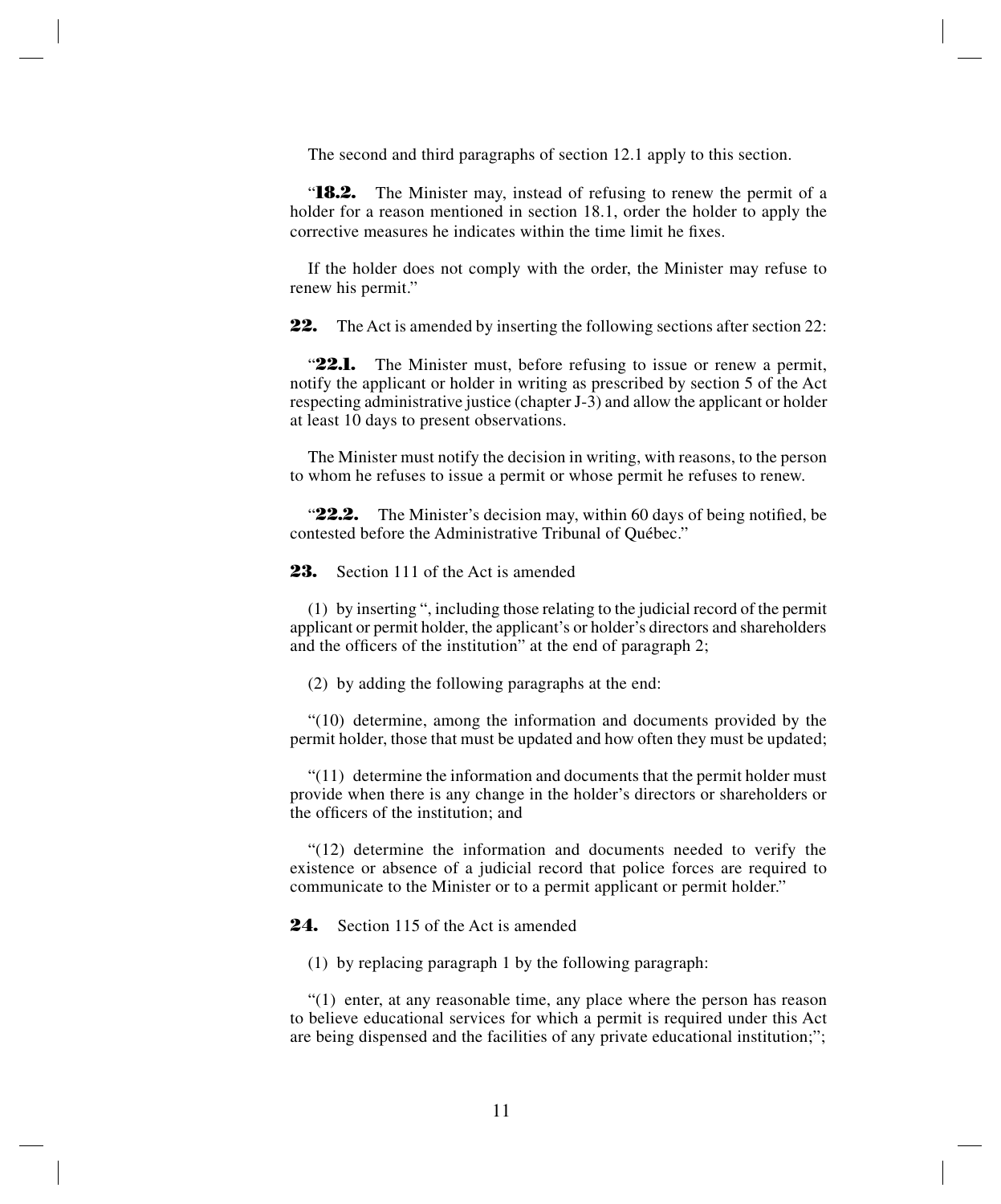(2) by inserting the following paragraph after paragraph 2:

" $(2.1)$  take photographs or make recordings;";

(3) by adding the following paragraphs at the end:

"Despite subparagraph 1 of the first paragraph, to enter a dwelling house, a designated person must obtain the occupant's authorization or, failing that, a search warrant in accordance with the Code of Penal Procedure (chapter C-25.1).

The owner or person in charge of a place being inspected and any other person present is required to assist a designated person in the exercise of his functions."

**25.** The Act is amended by inserting the following sections after section 115:

**115.1.** A person designated under section 115 may, in a request sent by registered mail or by personal service, require any person to communicate any information or document relating to the application of this Act to the designated person, by registered mail or by personal service, within a specified reasonable time.

"**115.2.** The Minister may designate a person generally or specially to inquire into any matter relating to the application of this Act."

**26.** The Act is amended by inserting the following section after section 119:

"**119.1.** The Minister may modify or revoke a permit if the permit holder, one of the holder's directors or shareholders or an officer of the institution has a judicial record relevant to the abilities and conduct required to operate an educational institution.

The Minister may also modify or revoke a permit if the permit holder fails to provide any information or document required by regulation with regard to the holder's judicial record, the judicial record of one of the holder's directors or shareholders or the judicial record of an officer of the institution.

The second and third paragraphs of section 12.1 apply to this section."

**27.** Section 120 of the Act is amended by inserting the following paragraph after the first paragraph:

"The Minister may do likewise instead of modifying or revoking the permit of a holder for a reason mentioned in section 119.1."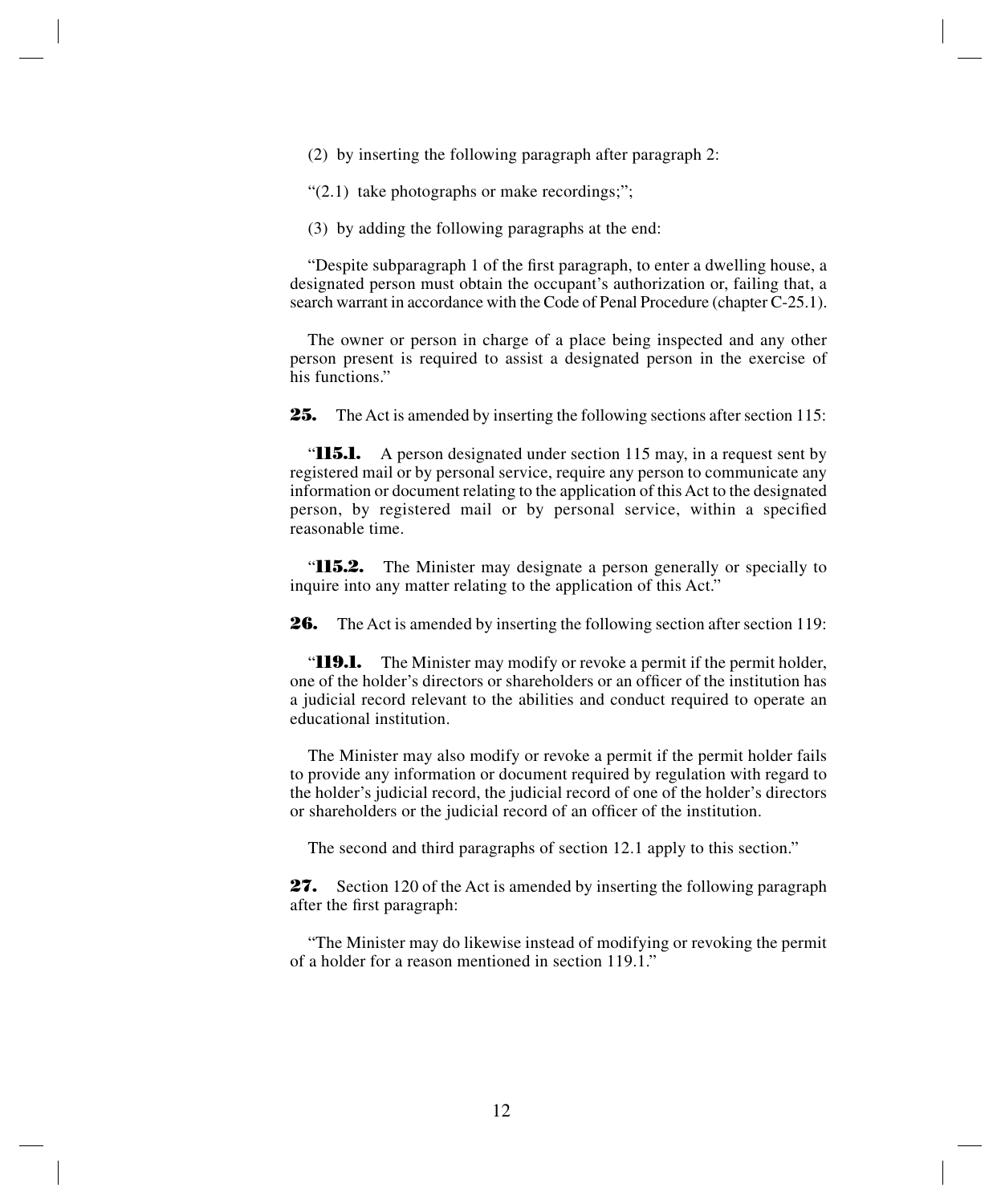**28.** The Act is amended by inserting the following section after section 129:

"**129.1.** Every person who hinders a person designated under section 115 or 115.2 in the exercise of his functions or misleads the designated person by misrepresentation is liable to a fine of \$500 to \$5,000 in the case of a natural person or, in the case of a legal person, to a fine of \$1,000 to \$10,000.

The same applies to every person who refuses to provide any information or document to a person designated under section 115 that he is authorized to require under this Act."

ACT RESPECTING ADMINISTRATIVE JUSTICE

**29.** Section 3 of Schedule I to the Act respecting administrative justice (chapter J-3) is amended by replacing "section 121.1" in paragraph 2.3 by "section 22.2 or 121.1".

MISCELLANEOUS, TRANSITIONAL AND FINAL PROVISIONS

**30.** The Government must, not later than 1 June 2018, make a first regulation respecting homeschooling under subparagraph *c* of subparagraph 4 of the first paragraph of section 15 and section 448.1 of the Education Act (chapter I-13.3), respectively replaced and enacted by sections 2 and 9.

**31.** The first guide on good homeschooling practices prepared under section 459.5.1 of the Education Act, enacted by section 12, must be disseminated by the Minister not later than 1 July 2019.

**32.** The Québec-wide advisory panel on homeschooling provided for in section 459.5.2 of the Education Act, enacted by section 12, must be established by the Minister not later than 1 July 2018.

**33.** This Act comes into force on (*insert the date of assent to this Act*), except

(1) sections 1, 2, 6, 8, 10 and 13, which come into force on 1 July 2018; and

(2) section 4 and section 16, to the extent that it enacts section 488.1 of the Education Act, which come into force on the date or dates to be set by order of the Government.